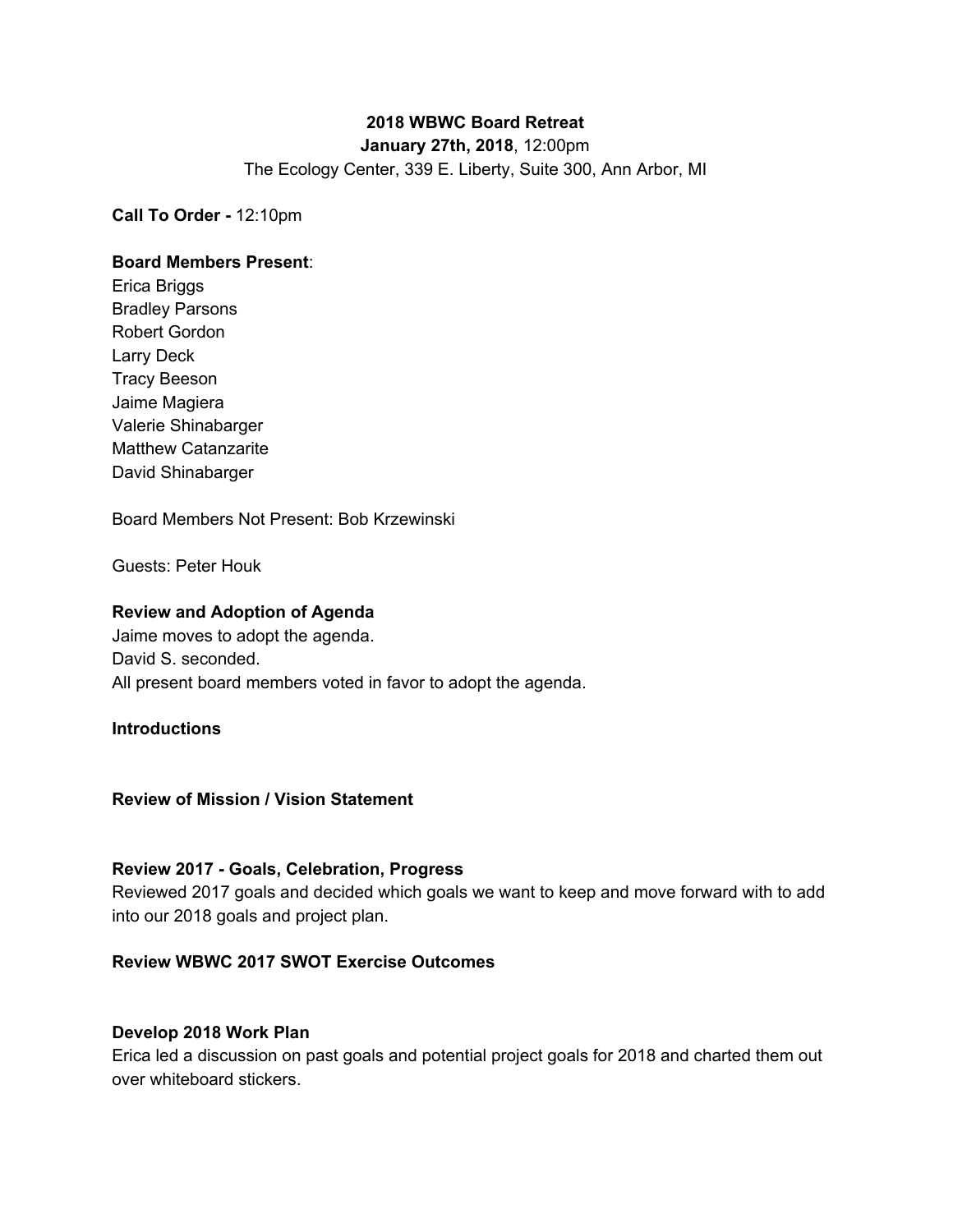## **Break**

Took a short break from 2:35-2:45

#### **Prioritization Exercise**

Used stickers to go over 2018 goals and prioritize using stickers to emphasize each point.

Each member received 5 stars to place on the boards

#### *Internal Goals*

Dont waste stickers here" All a Volunteer outreach - Choose Coordinator Avarterly Meetings with City admin<br>+ Staff (wagnowing, Planning)<br>+ Education, VO, 5 Pass, crosh Dara - Craft incident response Protocol - Legislative Affairs monitoring.. - COULCII  $C$ · AAPS AAPS<br>Jason Murgan - Pityfield 200 Meurbers - Mecting Tracking<br>- Email Practices opermization - New Prajects/ Propit **Reverase new partnerships**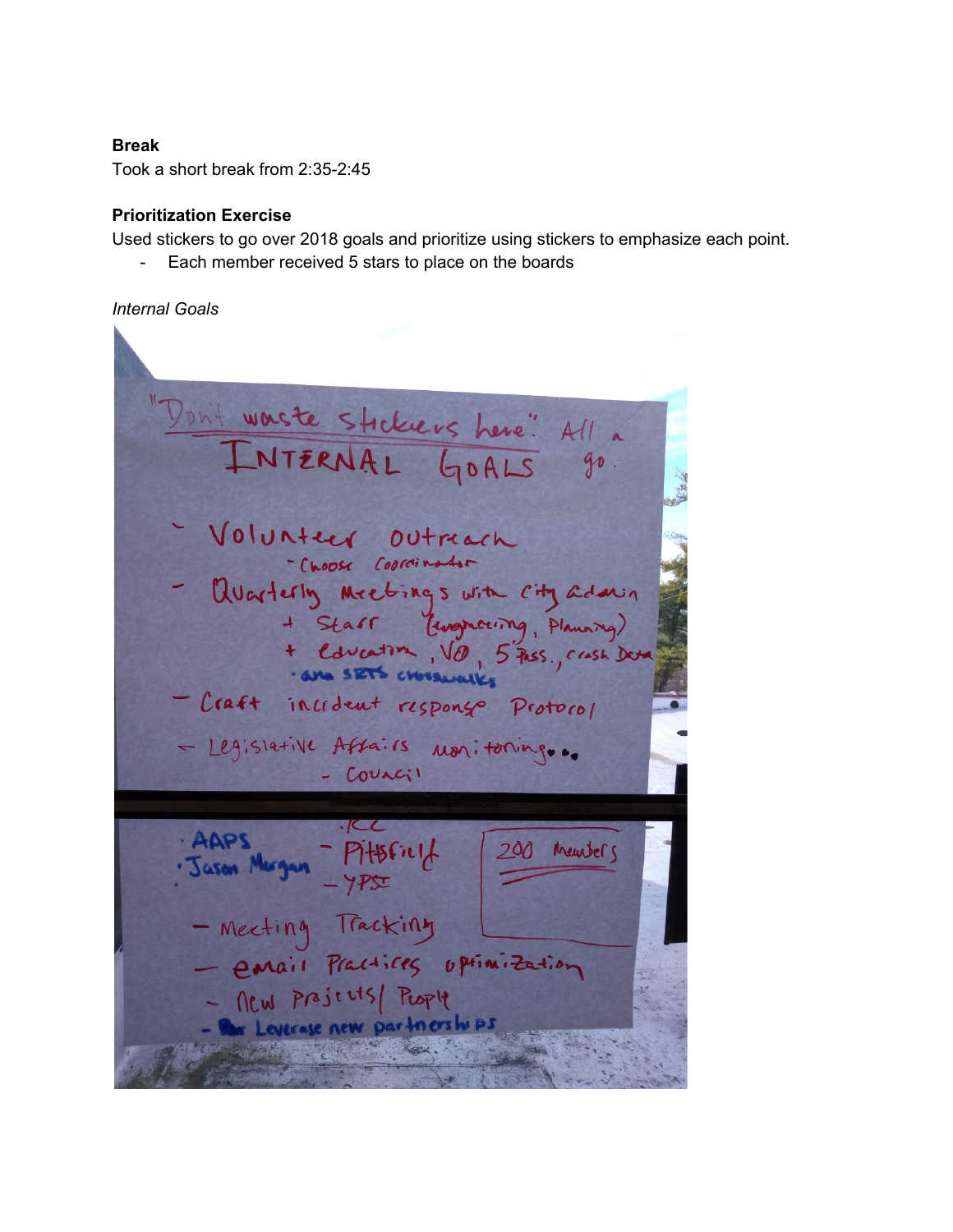## *Infrastructure*

INFRASTRUCTURE.<br>Under Project Privity List.<br>Plymouth.<br>Chekes-Dusler Rb. - Chelsen - Duter R&. 4 is a project pravily  $\text{SDBA Project} = \frac{154}{Ashley} = \frac{154}{186}$  $-Wi$ llian · Bike Blvd. L NOMO Plan Implement Whitewan

*Outreach & Policy*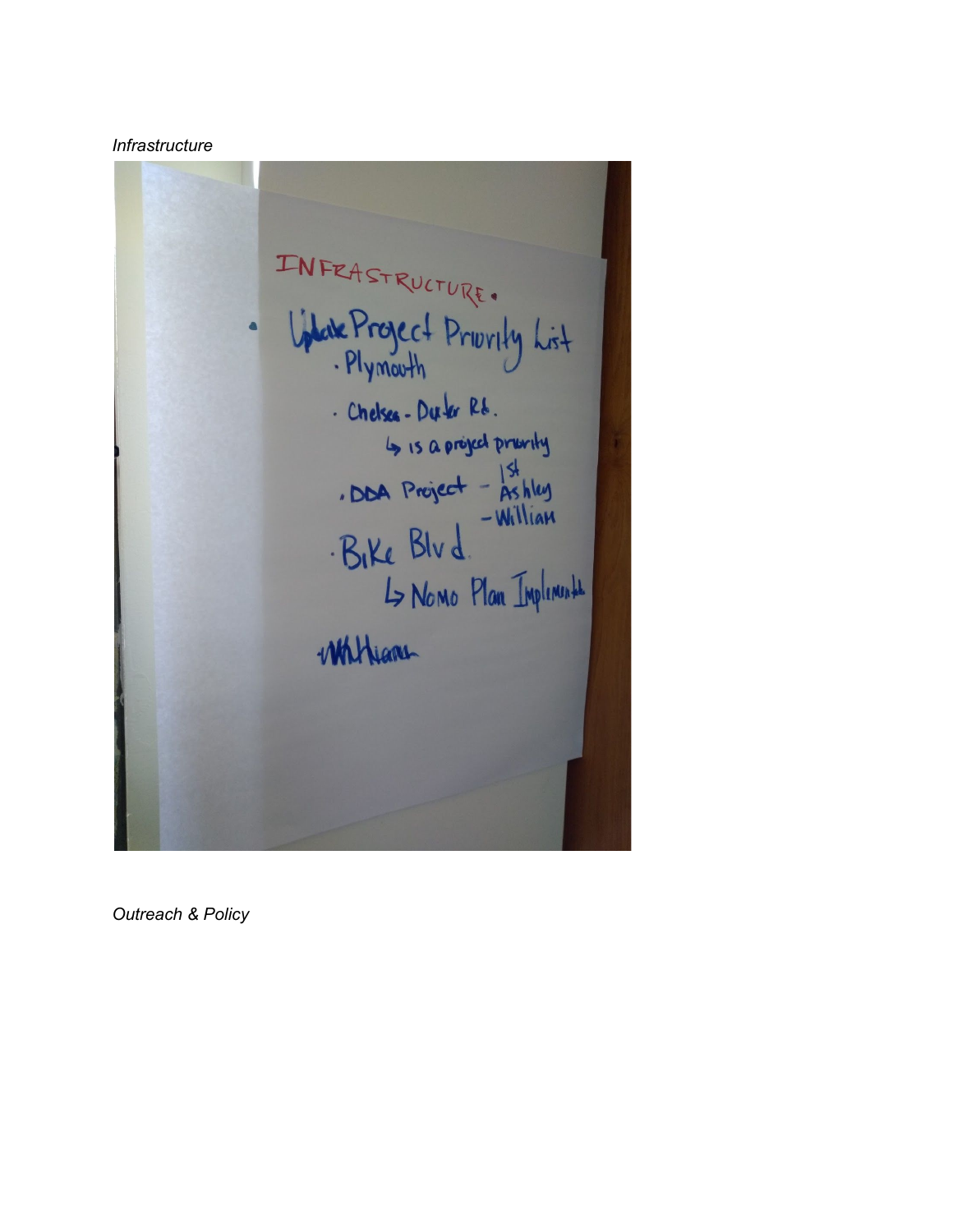Outreach No Policy \* 5ft edu .Road commission  $*$  Expansion of  $5 + 4$  passing  $ord$ ruce" Impossible to Vebsite (NBNC). Endruce" \* Vision Zero Igner Vision Zero Richy Meetings · Toskforce on City website ·· Toskforce Crosswalks  $\cdot$  1 · Data · Vision Zero policy adopted \* Crash response 4 County 201. Makaye \* Action Alerta: 1 - ELOOK parks - Connecting Communitor VISION Zero \* AAPS - Meetings, educ.plan, SRTS \* Jason Morgan - County comm. Liz Margolis, speed/traffic avenued schol Data \* Northside case study . SRTS Plan **X: Crash analysis**  $V1510n$ · add add tunn Big picture 4 speed network details look details<br>L hypuxy, bille routes  $2e10$  $L<sub>5</sub>$  factors tapaspitat Active Transp. Zones \* Hospital dela . traffic data spids Spieds<br>education plans - kds vs. parents \* Close encounters modate Ence Project<br>CAG - Why<br>Leogle-was of cyclists L'OILAS IN buses n

## **Refine Work Plan**

Went over meeting and talked about top priorities.

Assigned point people for each goal.

Discussed monetary costs -- for each goal and discuss which may have financial costs in the future.

# **Open Discussion**

- Time for small successes
- Monthly meeting time decided that it is staying as it is.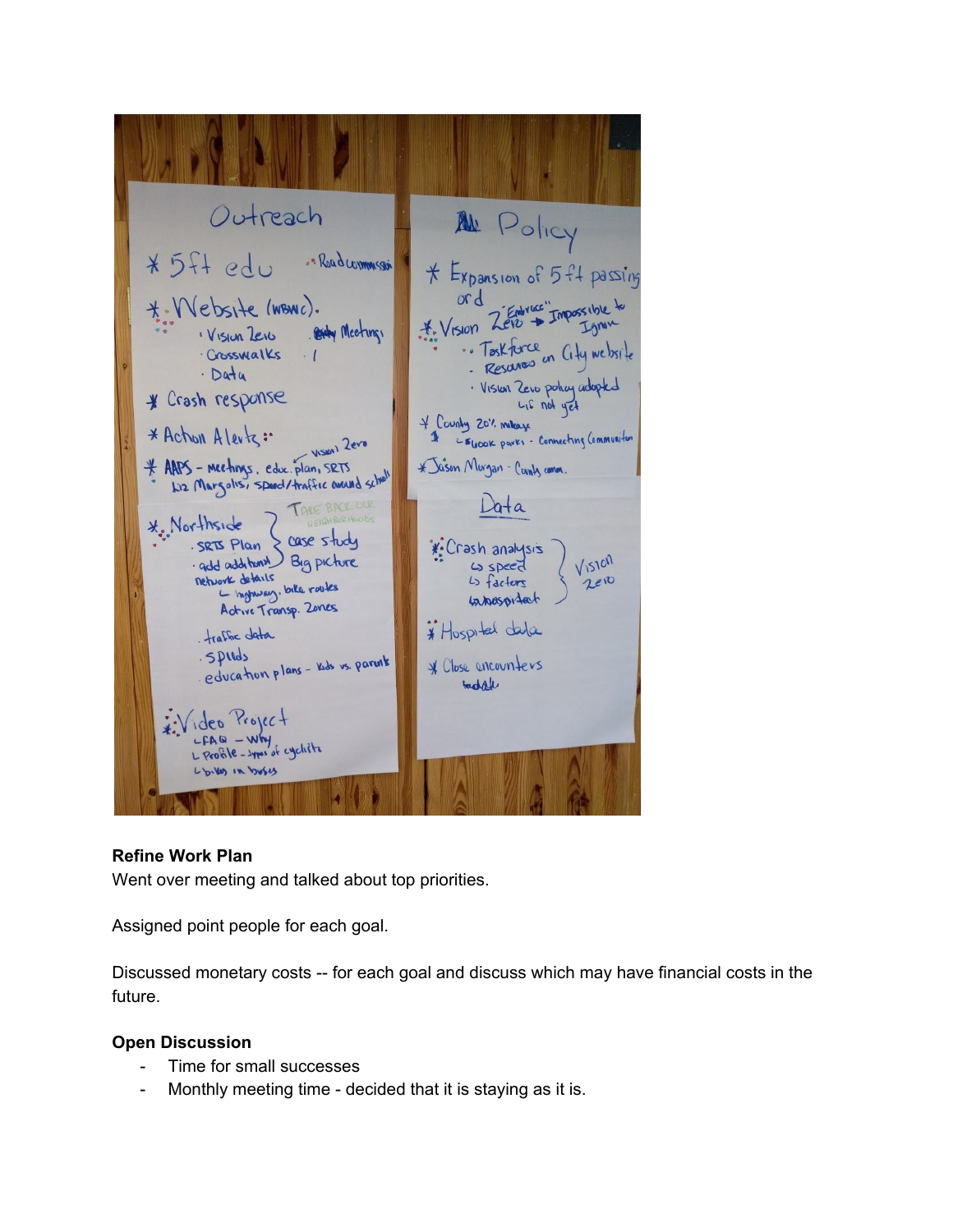- Plan to add time in the monthly board meetings to go over project discussion
- Plan to permanently move to a larger space for board meetings -- larger room in The Ecology Center
- Discussion of upcoming newsletter
- Bring in topic at board meetings of one thing from the internal list
- Meeting summaries report back at the board meetings
- Infrastructure project update on what things are coming up within the meeting
- Add a retro to the end of each meeting

## **Budget**

#### **Summarize Action Items**

No Policy Outreach Roadcommission \* 5ft edu \* Expansion of 5 ft passing T Expansion of 27+ passi<br>ord<br># Vision Zele = Impossible to<br>"Tokforce" ( Ju website \* Website (WBNC). - Analytics Forkforce on City website Board meeting Vision Zero policy adopted · Small successes of Country 20% makeupe Project discussion news<br>Enterna 1:21 - 2018<br>Membership + 2018 600 pm \* Juson Margan - County comm. (Vohna) David<br>- MANY  $Da4a$ Report back on mee tim Intrastruce Project - getting Shit Park X: Crash analysis VISION Mest month 45 factors  $2e10$ Muhay walvation - Sma *La hasantach* tratfac *Project Campagn* Spiras education plans - Rob vs. parents . Volunteer Jobs < small Jobs bike blud. West Strekers Line" All \*: Video Project  $\frac{4(1 - 1)}{90}$  $-$ Contract Capital Capital Strategy<br>
- Example Prince Capital Capital Strategy<br>
- Colonisation Computer Capital Capital Capital Capital Capital Capital Capital Capital Capital Capital Capital Capital Capital Capital Capi LFAQ - Why<br>LProfile-types of cyclists billes in border - Craft increase response Protocol craft incrome response province Build relationships Lus relations - Pilotine Job<br>- AAPS<br>- Susan Margar - PHBField - 200 Mouthis<br>- Susan Margar - PHBField - 200 Mouthis - Mecting Tracking - Bariel Piecescop primized and - Property